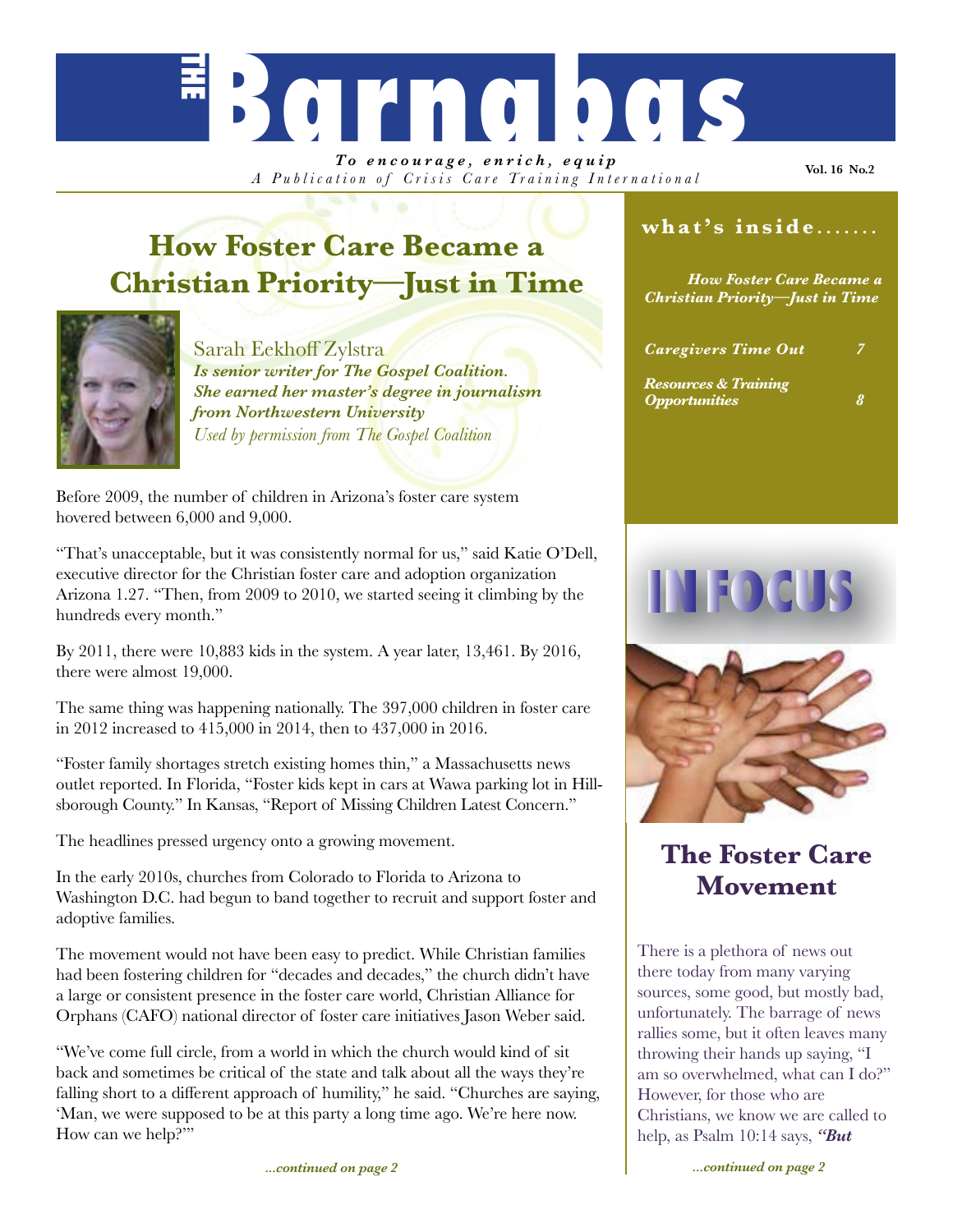*...continued from page 1*

"It's really exciting," CAFO president Jedd Medefind said. "In a world where there's so much bad news, this is one place where you really see the church stepping up to be what you hope the church will be."

*...continued on page 3*

# *The Foster Care Movement a*...continued from page 1 *How Foster Care Became a How Foster Care Became a How Foster Care Became a*

#### **Barnabas | June 2019 Page 3**

That wasn't dumb luck. Many Christian families and circles had been preparing for decades, long before the first headline. They just didn't know it.

#### **The Crisis**

When the number of foster kids first started to rise, nobody could explain why. Before fiscal year 2012, the number of kids in foster care had dropped for 13 straight years.

"We are concerned about any increases in the foster care numbers, and we are working hard with our state partners to better understand the reasons behind the increase," Rafael Lopez, commissioner of the Health and Human Services Department's Administration on Children, Youth, and Families, said in 2015.

Two years later, the department had a better answer: the opioid crisis. Of the 15 reasons states could indicate for why children were removed from their homes, a full third were parental drug abuse (34 percent).O'Dell also points to the Great Recession, which depressed the income of both families and also states. From December 2007 to February 2010, Arizona lost 11 percent of its jobs—more than any other state except Nevada.

"It's almost always a tangle of threads—financial poverty, often substance abuse, a lack of resources and education, unemployment, maybe also sexual abuse, a lot of very broken relationships"—that land children in foster care, Medefind said. Most of those factors are exacerbated when the economy goes south.

In Arizona, the rising numbers of children were compounded by a  $12$  percent drop in the number of foster families.

That wasn't unusual—at least half of states were seeing fewer families willing to foster. Some of that was due to frustrations with the system—in Arizona, foster parents were getting less attention from overworked caseworkers and fewer resources. The annual emergency clothing allowance was dropped from \$300 per child to \$150; the books and education annual allowance fell from \$165 to \$82.50; the camp and vacation allowance was suspended. One was the internet, which was enormously effective at spread- ing awareness. Another was the global AIDS crisis—it created a whole generation of children that needed parents.

**Before fiscal year 2012, the number of kids in foster care had dropped for 13 straight years.**

There are other reasons to quit: Some foster parents adopt and stop fostering; others drop out because it's hard to love a child and then let him go. Some experts point to the increase of single parents or two working parents, which leaves little margin for another child.

In Arizona, the Department of Child Safety staff grew desperate, placing kids in foster homes hours away from their community, filling up group homes, and making temporary beds for kids in their offices.

"We hit an all-time crisis," O'Dell said. "It felt insurmountable."

The Arizona Republic ran an exposé on the state's Department of Child Safety, and Redemption Church pastor Tyler Johnson read it. Worried, he met with the pastors of Hillsong Phoenix and Mission Community Church. "We said, 'What would it look like if we did something?'" he recalled.



#### **International Adoptions**

It wasn't as if Christian families had never been involved in foster care. Here and there a family would open their home to children who needed care. But they had to be pretty persistent to do so.

"One of the biggest gaps of church engagement in foster care is a huge knowledge and language barrier," Weber said. Learning the government's process can be frustratingly confusing.

Compounding that "was the lack of response from the government," said Shelly Radic, president of the Christian foster care and adoption organization Project 1.27. It wasn't always easy to get a phone call returned or a question answered.

"And then, if they did connect and go to the [adoption/ foster care] training, they felt like they were asked to check their faith at the door," she said.

Aside from an occasional meal, the church wasn't generally there for support either. But that wasn't because the church didn't care about children.

"In the late 1990s and early 2000s, there was a real rise in the number of Christian families that were adopting, and a lot of that was international," Medefind said. "There were a lot of reasons for that."



Over the span of a decade, international adoption rose from around 7,000 a year (1990) to nearly 19,000 (2000), peaking at almost 23,000 in 2004.

CAFO was founded that year, providing both a meeting place and leadership for those interested in adoption and foster care. "Unified efforts like that bring far greater impact than when organizations work in isolation or competition," the Evangelical Council for Financial Accountability (ECFA) observed.

*...continued from page 2*

#### Courtesy of Philip Cohen

Courtesy of ECFA

*How Foster Care Became a Christian Priority—Just in Time*

# *Christian Priority—Just in Time*

*you, God, see the trouble of the afflicted. You consider their grief and take it in hand. The victims commit themselves to you; you are the helper of the fatherless"* (NIV). As much as we may like to bury our heads in the sand, it is important to see where the greatest needs are and to respond. We are to be God's hands and feet here on earth as 1 Corinthians 12:27 states "All of you together are Christ's body, and each of you is a part of it" (NLT).

Hopefully, this wonderful article sent to us from The Gospel Coalition will encourage you to see how the church is responding to the increased need for foster care, not only in the United States, but worldwide. There is new research to show how it is generally best for a child to be within a family setting and orphanages are starting to respond to these best practices for children when possible. Just as society is constantly changing with the times, so is the orphanage and foster care movement. As always, may we study, pray, and seek God's will for how we are to respond. If we at CCTI can offer any assistance to you as you choose to respond, please do not hesitate to ask and let us know!

*Serving Him Together,*

*Amy Wilson, Editor*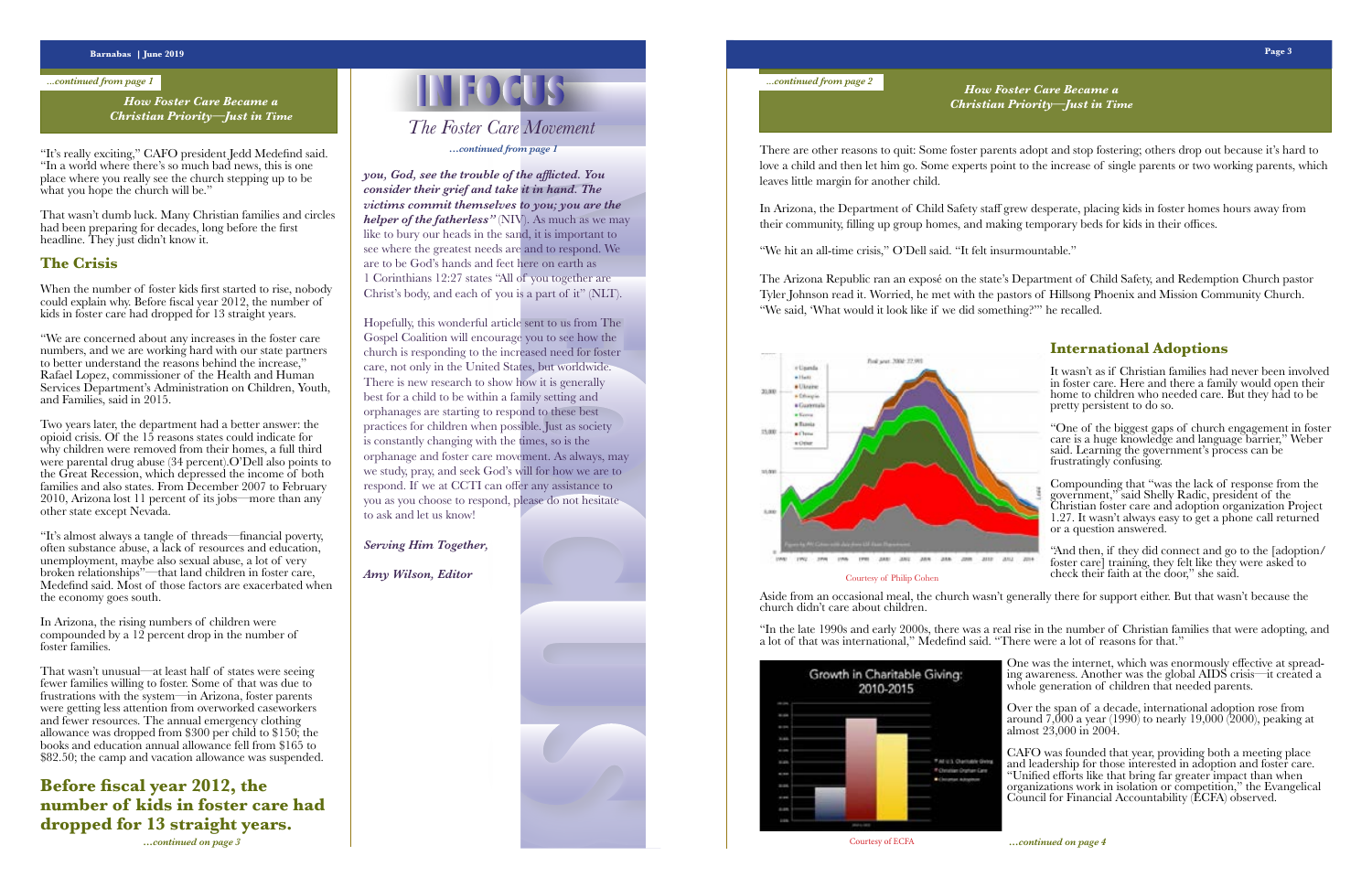"Many people feel supported, and more don't," Johnson said. "[The church] opens itself up to, 'You said you were going to do this, and you're not.' Your children's ministry has to change, because there are now kids with substantial trauma in your ministry. You need way more counseling, because now marriages have tensions on them they wouldn't have otherwise."

In sum: "There are a lot of reasons why churches wouldn't do it," he said.

But a lot of churches did. Since 2010, close to 2,000 families from more than 90 churches have started the process of fos-<br>tering or adopting with Arizona 1.27. Through 2017, those families adopted 450 children and fostere

"It's really tempting to just do minimal care and not let yourself become attached because it seems like it would be less painful when they leave," said Becca, a single woman who fostered two boys in Austin, Texas. "I look at Scripture and see that's not how Jesus has loved us. I am called to lay down my life for these guys, no matter how long they're in my home.

Arizona 1.27 is now the biggest recruiter of adoptive and foster families in Arizona.

"Our lives have taken on the shape of Jesus's life—this dying and being resurrected," Johnson said. "And you don't find resurrection until you're dying in sacrificial love on behalf of somebody else.'

#### **Change in the Church**

"Adoption and foster care have created an environment for discipleship unlike anything we knew we were getting into," Johnson said.

> In championing adoption and foster care, Redemption is asking members to do something that's too hard for them to do.

That's because fostering a child can break your heart.



"I don't think we would have been pursuing prayer the way we are if foster care and adoption hadn't pressed us to feel this level of need," he said. Improving discipleship this way "wasn't the plan—the plan was to be obedient. I don't think I understood the whole of it—how it could begin to affect the church."

That's another sign of the movement's maturation, Radic said. People are realizing that "adoption is not a miracle cure. Children have experienced huge amounts of trauma that is impacting their brain and behavior. Those families will need support and encouragement forever.'

ECFA backed that up with numbers: Giving to Christian orphan care rose more than 87 percent, and giving to adoption rose by more than 73 percent from 2010 to 2015, much higher than the overall increase of about 28 percent.

> Intellectually, "it's easy to see healthy family reunification is the best outcome when- ever it's possible," Medefind said. "Emotionally, it can leave a hole in your heart. But embracing a child for life, with all of her trauma and beauty, joy and fear, is costly too. No matter what, you'll share in the pain these kids have known."

The coordinated rise in international adoptions "opened the entire church to the idea that there are children who need families, and that God invites his people to be homes of welcome for them," Medefind said. "People began to pay more attention to the way in which Scripture calls us to care for orphans—of how it speaks to our own adoption into the family of God. It began to be a part of church culture."

> "Now they're following Jesus for survival," Johnson said. He points to the bookstore that Redemption just converted into a prayer room.

"One of the most terrifying parts of the whole thing is that we're going to have some seriously hard stuff coming down the pike," he said. "The people who adopted a 5-year-old are going to eventually have a 19-year-old."

"Maturing often happens when we step into things," she said. "Our instinct is to help and serve, but we don't know how. We learn as we go."

In 2012, Arizona 1.27 was launched as a bridge between the state and the church. It offered state-approved training for families as well as training for a wrap-around team from the church to support the family. It asks for all-in buy-in from churches—"this isn't a bulletin announcement or a table in the lobby," O'Dell said. "This is a discipleship of people's hearts and minds.

Then, starting in 2005, international adoptions began to plummet. Reasons range from stricter State Department regulations to the relaxing of the one-child policy in China to countries closing international adoptions until they can clean corruption from their systems.

But many churches and families had become passionate about caring for children in need.

"Anytime you limit the opportunity for the expression of that desire, you're going to see it more somewhere else," Medefind said. "People are tempted to pit [international adoptions] against [domestic adoptions and foster care], but really, inter-country adoption may be the primary catalyst for the new awareness of needs in foster care."

#### **Project 1.27**

In 2012 in Arizona, the three pastors met to discuss the foster care crisis. There were so few organizations helping churches foster and adopt domestically that all three thought of the same one.

Project 1.27 (named for James 1:27) had launched about five years earlier, when a pastor in Colorado began wondering why the 875 adoptable children in his state were still waiting for a family when there were 1,500 churches sitting in the Denver metro area.

Project 1.27 staff built relationships with state personnel and advocated for consistent parental training from county to county. They visited churches, explaining the need, teaching leaders how to build adoption ministries, connecting families in support groups, and offering their training course as often as they could.

Last month, Project 1.27 celebrated its 400th adoption. In seven years, the number of children waiting for permanent homes in Colorado plummeted from 875 to less than 300.

### **Last month, Project 1.27 celebrated its 400th adoption. In seven years, the number of children waiting for permanent homes in Colorado plummeted from 875 to less than 300.**

But along the way, Project 1.27 realized something.

"We found our churches had been talking about family reunification and foster care as if it were the dark side of adoption," Radic said. "Emotionally, it's way easier to say we need to rescue children who don't have a family. We become the heroes. It's hard to go from there to saying, 'We need to step into the messiness—often generational messiness—of these families and show Christ's love.'"

Project 1.27 made that shift around 2012—just as the foster care crisis was hitting the country. For Radic, it's a sign of the maturing of the Christian adoption movement.

#### **From Adoption to Foster Care**

*...continued from page 3*

Becca and her boys at graduation / Courtesy of the Austin Stone Story Team



Tyler Johnson speaks at an Arizona 1.27 training. / Courtesy of Arizona 1.27

*How Foster Care Became a Christian Priority—Just in Time* *...continued from page 4 How Foster Care Became a* 

In 2012, Arizona 1.27 leaders knew, going in, that foster care and adoption wasn't going to be a quick win. But they had no idea how slow and hard it would be.

# *Christian Priority—Just in Time*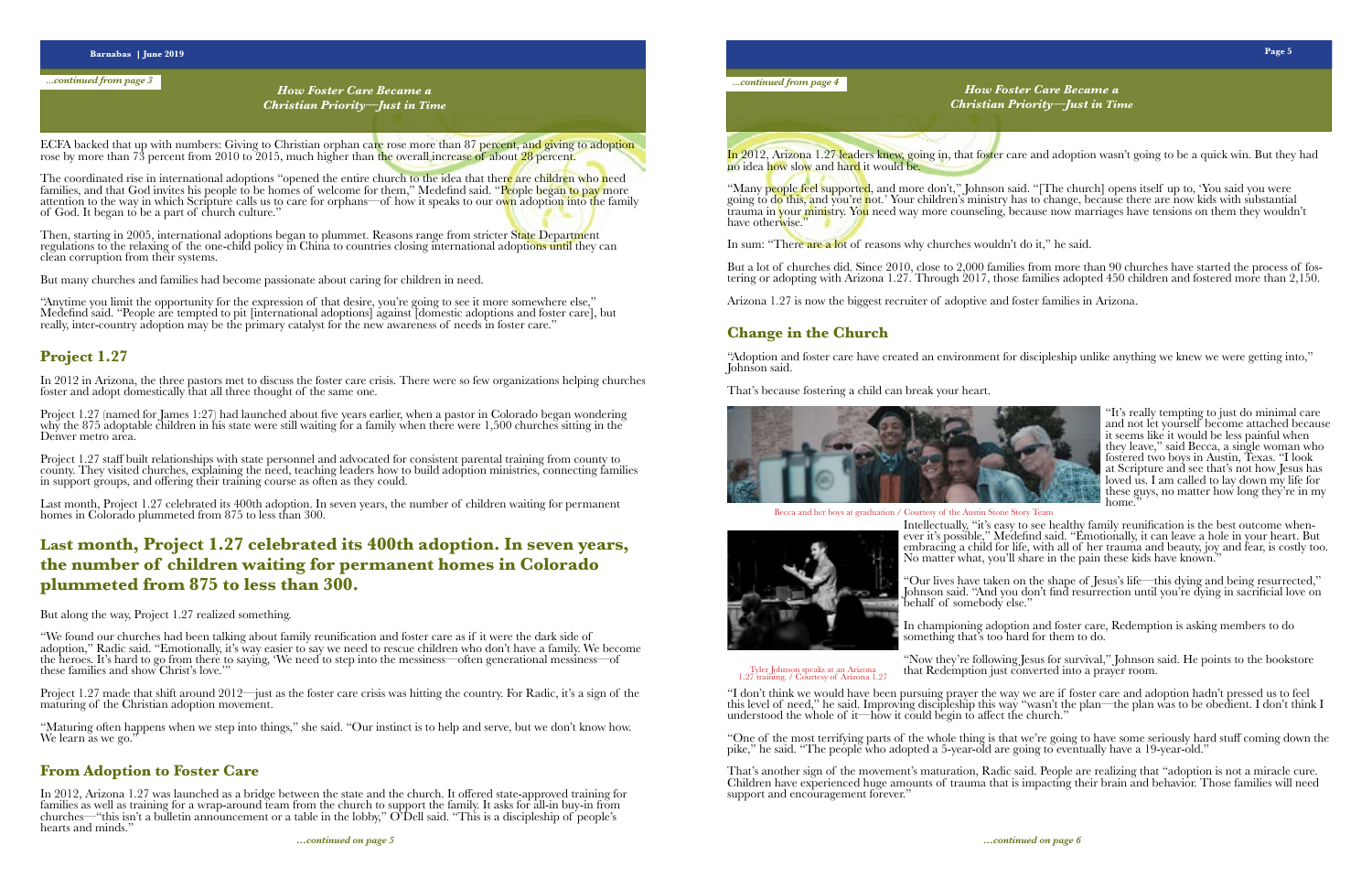#### **Barnabas | June 2019 Page 7**

"Theologically, it feels very much like you're preparing people to suffer, which is what the Bible is doing all the time," Johnson said. "I don't think the gospel answer is, 'Clench your teeth and do it.' We need an inner life with God. We really need that."

*...continued from page 5*

Johnson encourages his church by reminding them that we are orphans that have been adopted by God. "That idea is huge," he said. "But the other part that we've begun to press into is Ephesians 5:1—'Be imitators of God.' How do you mimic a God who is unseen? In essence, you mimic Jesus. Well, the shape of Jesus's life is Philippians  $2\text{--}a$ downward descent on behalf of others."

It's definitely not the health-and-wealth gospel, he said. "It's pretty much the opposite."

Since 2013, Promise686 in Georgia helped parents adopt more than 315 children, recruited 163 new foster homes, and taught 2,500 volunteers how to serve foster families. In 2016 alone, the 111 Project signed up more than 1,000 foster families in Oklahoma.

#### **Spreading the Movement**

Arizona wasn't the only state with a foster care crisis. Arizona 1.27 was followed quickly by DC 1.27 and One Hope 27 in Wisconsin. (Now the 1.27 network has eight ministries, with four more in the works.)

In Florida, 4KIDS was launched out of Calvary Chapel Fort Lauderdale; in 2016, it placed 546 children in Christian fos- ter homes. The CALL has recruited more than half of all foster families in Arkansas. Those Christian families have cared for more than 10,000 children and adopted more than 800.



"In my county, we have more than 60 kids available for adoption," he said. "I live in the Dallas-Fort Worth area, where we have many times that many megachurches. We're not talking about a giant, insurmountable problem. We're talking about something that can be solved."

His goal is to get 10 percent of churches in every county in the country involved in foster care or adoption by 2025. "If we can get to that number," he said, "then we'd have more than enough." Every foster child that came into the system would have not just a home, but waiting families from which to choose.

But he's optimistic, because he's watching it happen. "The movement is snowballing. . . . It very much feels like sitting in the stands at this amazing time and watching God do cool things."

*Orphan Care Alliance* is training and supporting foster and adoptive families—and their support teams—in Kentucky and southern Indiana, while *Safe Families for Children* has built an international pre-foster-care support system from Chicago. And Focus on the Family launched an *Adoption and Foster Care Initiativ*e and also Wait No More events to recruit families and support the local organizations.

"The sleeping bride has awakened," Focus on the Family's director for foster care and adoption Sharen Ford said. "Every Bible I've ever picked up says to take care of the fatherless, because God is a father to the fatherless. He uses his church—his bride—to step into that and be his hands and his feet."

More than 2,000 foster and adoptive parents, orphan advocates, pastors, and professionals from 30 countries met in May for the 2018 CAFO Summit.

### **More Than Enough**

In a country where 437,000 kids are in foster care, the improvement Christian "bridge organizations" have made can look small. But that's the wrong way to look at it, Weber said.

"To get there will take a movement of God through his church," Weber said.

Medefind feels the same way.

"Looking at history, I believe God often uses very tangible factors to spur his people to action," he said. "I sense that God has been moving his people in remarkably similar ways—across the United States and beyond—to make our ancient commitment of service to orphans again a defining feature of the church."

*How Foster Care Became a Christian Priority—Just in Time*



My wife Amanda and I have fostered children from ages one through 17and have had many times when we were pushed to the limit and felt like we were hanging on by a thread. If parenting in general is a marathon, then foster parenting is a marathon where you are also carrying fifty-pound kettle balls in each hand, blindfolded, in bare feet on hot pavement, while being chased by a hive of angry bees.

The reality is, foster parenting tends to come with unique trials that are more challenging and intense than parenting your own biological children. Maybe you are trying to gain the trust of your children who have been abused and abandoned. Maybe you are working with children who have experienced intense trauma. Maybe you are attempting to discipline children who have never had any real boundaries before. And maybe you are dealing with children who say that they hate you and want nothing more than to go back to their biological parents.

Foster parenting is hard, really hard. Sometimes it is, "I feel like I just want to cry," hard and sometimes it is, "I'm this close to dropping these kids off at the agency and driving away," hard. If you have ever felt overwhelmed or just plain tired, you are not alone. God has a special way of using us for great things when we are emptied of our own strength and rely fully on him. When you feel discouraged and tired, lean into God who will renew your strength and fill you with love, peace and joy that only he can give.

# **Encouragement for Foster Parents**

*By Greg Hackenberg*

It is times like these in foster parenting when we need to remind ourselves of why we do what we do. We love these children because God first loved us. God, being rich in mercy, took us in as his very own children. And he did this while we were in a sorry state—orphaned, broken, rebellious, ungrateful and estranged from God. When we take these kids into our homes as our own family, we are living out a picture of the gospel.

At the times when you feel like giving up, "Do not grown weary in doing good" (1 Thessalonians 3:13 ESV). When you find yourself at the end of your own strength, hear God say, "My grace is sufficient for you, for my power is made perfect in weakness" (2 Corinthians 12:9 ESV). Take heart when you suffer, because there will be blessings in due time if you persevere and hold fast.



*Greg Hackenberg teaches middle school students from underserved neighborhoods. He leads worship and periodically preaches at Uptown Church in Martinsville, VA.*